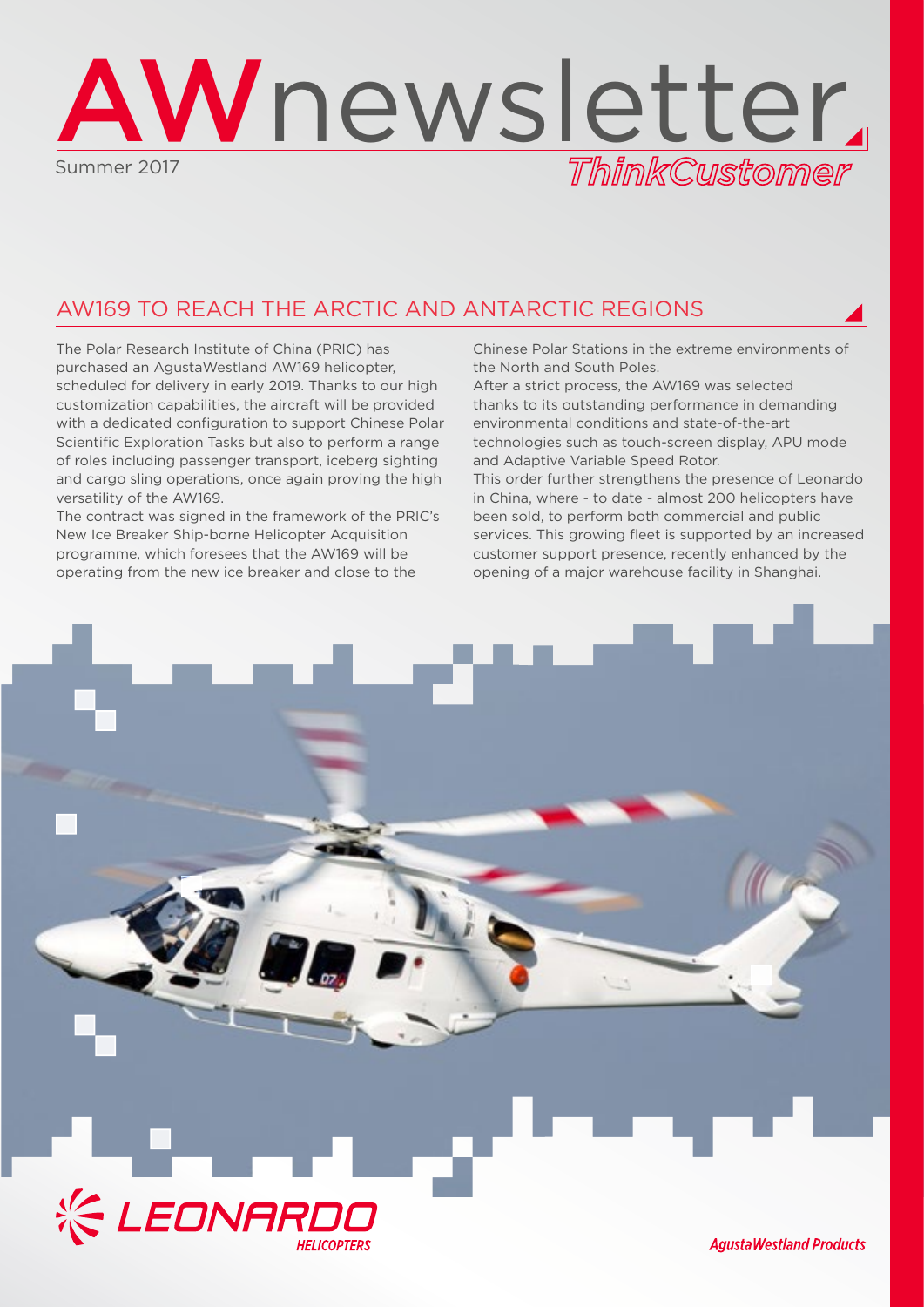# AW139 MAINTENANCE IMPROVEMENT TEAM COMMUNITY

On July 6th, an AW139 Maintenance Improvement Team (MIT) meeting was held at our premises in Italy, as part of the continuous improvement initiatives introduced by Leonardo Helicopters on the entire product range. One of the main themes of the meeting was a maintenance plan extension program on the AW139, and to reach this goal, the operators were requested to provide their detailed data on inspections/tasks. The entire MIT community also collaborated by providing further information in support of the extension program.

During the meeting, an improvement to the Leonardo Helicopters Service Bulletin service was presented, which introduces a Logistic Matrix section to ease the material provisioning process, based on the specific helicopter configuration and Service Bulletin applicability (please also refer to Information Letter GEN-17-066).

The following day (July 7th) operators and customers joined the AW139 Reliability Data Sharing Group (RDSG). The program included a full update on the reliability and product improvement initiatives in place, and participants were given the possibility to share experience of their AW139 Mean Time Between Unscheduled Removals (MTBUR) of components.

### MID-LIFE UPGRADE NEW TEAM:

Closer to the Operator needs, bringing second life to Leonardo Helicopters Platforms Within the helicopter market there is a strong demand for capability extensions and upgrades of the in-service fleet, which can give aircraft a second life. To answer this requirement, Leonardo Helicopters has shaped a new dedicated team, named Fleet Mid-Life Upgrade (MLU), to maintain and enhance worldwide Leonardo Helicopters operators' competitiveness by providing them with "Multiple Customers Common Configuration" MLU solutions.

The MLU team, led by VP Gianluca Volo, has been strategically placed within the Customer Support and Training organization, with the goal to increase helicopters' capabilities whilst granting an improved level of supportability.

MLU activities are focused both on civil and military fleets providing, under a single leadership, a whole end-to-end fleet upgrade package that goes from the configuration definition to accomplish specific customers' requirements, to the contract finalization and, eventually, to the embodiment on the helicopter. This closed loop approach provides continuity up to the final delivery to customers, ensuring all agreements are fulfilled.

The benefits that MLU solutions will bring to customers can be briefly summarized here below:

#### Product Strategy:

- Integration of product improvements, lessons learned and best practice from customers' feedbacks
- Economies of scale benefits
- Solving obsolescence issues
- More robust and competitive baseline configuration in developing the product for international users

#### Product Enhancements:

- Integration and extension of Leonardo Helicopters Family Concept
- Technology improvements implementation
- Streamlined supply chain
- Increased supportability through the development of common support services and approaches

The team has started this journey by teaming up with an initial group of Leonardo Helicopters operators who will give contributions to define the best solutions applicable to all Leonardo Helicopters customers. In the meantime, the MLU team would welcome any additional requests for information customers may have, through the existing points of contact or, alternatively, using the following MLU details:

# Gianluca Volo / MLU VP Giuseppe Mignoli / MLU Sales

#### $\mathcal{P}$



The RDSG community can already count on many of our customers and we are moving ahead to further extend the initiative to all AW139 operators worldwide. If you wish to join the group, please contact our Product Support Engineering at:

### RDSG.mbx@agustawestland.com

During the event we discussed potential changes to the next AW139 MIT and RDSG meetings, as we intend to further extend the participation to operators in central Asia, Australia and the Far East whilst maximizing the benefits of three main Leonardo Helicopters geographies (Italy, USA and Malaysia).

News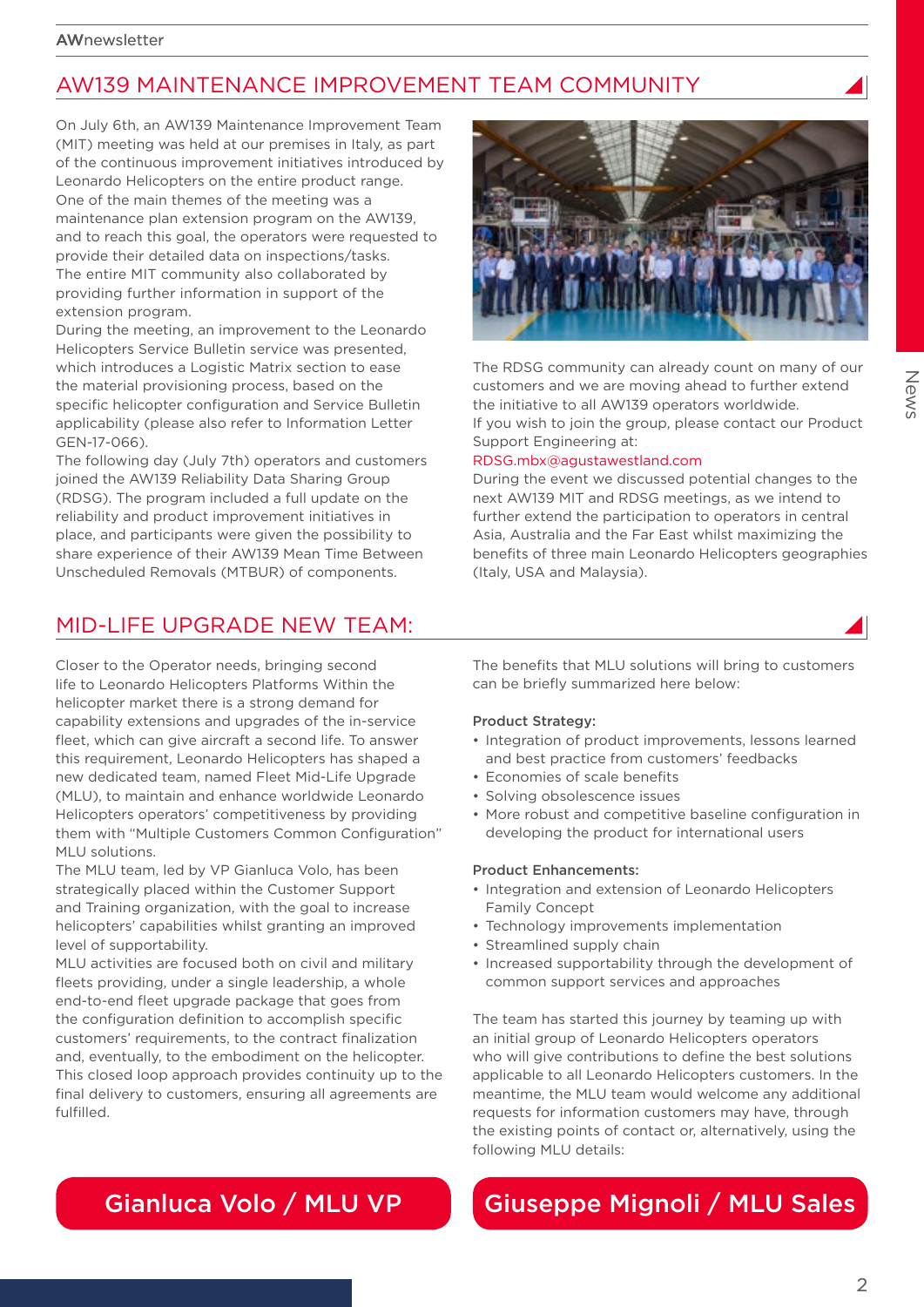### "TEAM CORMORANT" RE-ESTABLISHED

"Team Cormorant" has recently been re-established to support the modernization of the Royal Canadian Air Force's (RCAF) fleet of EH101/CH-149 Cormorant Search and Rescue (SAR) helicopters and expansion of the fleet through the conversion of AW101-519 helicopters. Team Cormorant comprises Leonardo Helicopters, the Original Equipment Manufacturer of the EH101 and AW101 helicopters; IMP, the Prime Contractor for Cormorant In-Service Support; and other key Canadian companies who will supply and support critical aircraft components, technology, systems, simulation and training. The Cormorant Mid-Life Upgrade (CMLU) and Conversion Program proposed by Team Cormorant will create a fleet of the worlds most advanced and capable Search and Rescue helicopters available today, to meet the RCAF's "no fail" Search and Rescue mandate for the next 25 years. They provide a vital SAR service that Canadians rely on. It combines the current fleet of 14 Cormorant helicopters with additional helicopters acquired by the Government of Canada, which were assets of the U.S. VH-71 presidential helicopter program. The CMLU and Conversion Program offers a single, common fleet and will provide capability improvements to enhance its overall mission effectiveness, incorporating the latest avionic and mission systems, advanced radars and sensors, vision enhancement and tracking systems.

Further advantages of the program will be significant reductions in cost of ownership with no reduction in the current Search and Rescue aircraft availability, and moreover the expansion of service from three main SAR bases to four.



### ITALIAN SKIPPER RESCUED BY A CORMORANT

Thanks to an AW101, manufactured by Leonardo and known in Canada as the CH-149 Cormorant, the Italian skipper Michele Zambelli of a yacht racing in the transatlantic race which started on May 29th from Plymouth, in Great Britain, and heading to Newport, Rhode Island in the United States, had a happy ending. Around midnight on June 11th, 350 nautical miles southwest of Newfoundland and Labrador, Zambelli set off his emergency beacon after his sailboat hit a floating object which broke the keel of his nine-meter sailboat, llumia 12. After the collision, the boat started to take on water, making it impossible to continue the race. The Joint Rescue Coordination Center in Halifax, Canada, immediately responded to the call dispatching from the Gander base - which has 4 Cormorants - a helicopter

with a five man crew, as well as a plane, to search for and rescue the skipper.

The weather conditions during the race were the poorest they've been in about 40 years. The boats encountered hurricane-force winds between 90 and 130 km/h and sea waves of 10 to 15 meters. During the mission a rescuer was lowered from the helicopter by winch, to rescue the skipper. To ensure the winch wire did not become tangled in the mast of the moving yacht, the skipper was forced to launch and then jump into his life raft in the horrendous conditions, from which he was then winched to safety onboard the helicopter. In less than six hours from the call of the skipper he had been found, rescued and returned to dry land. Another mission successfully completed for the Cormorant.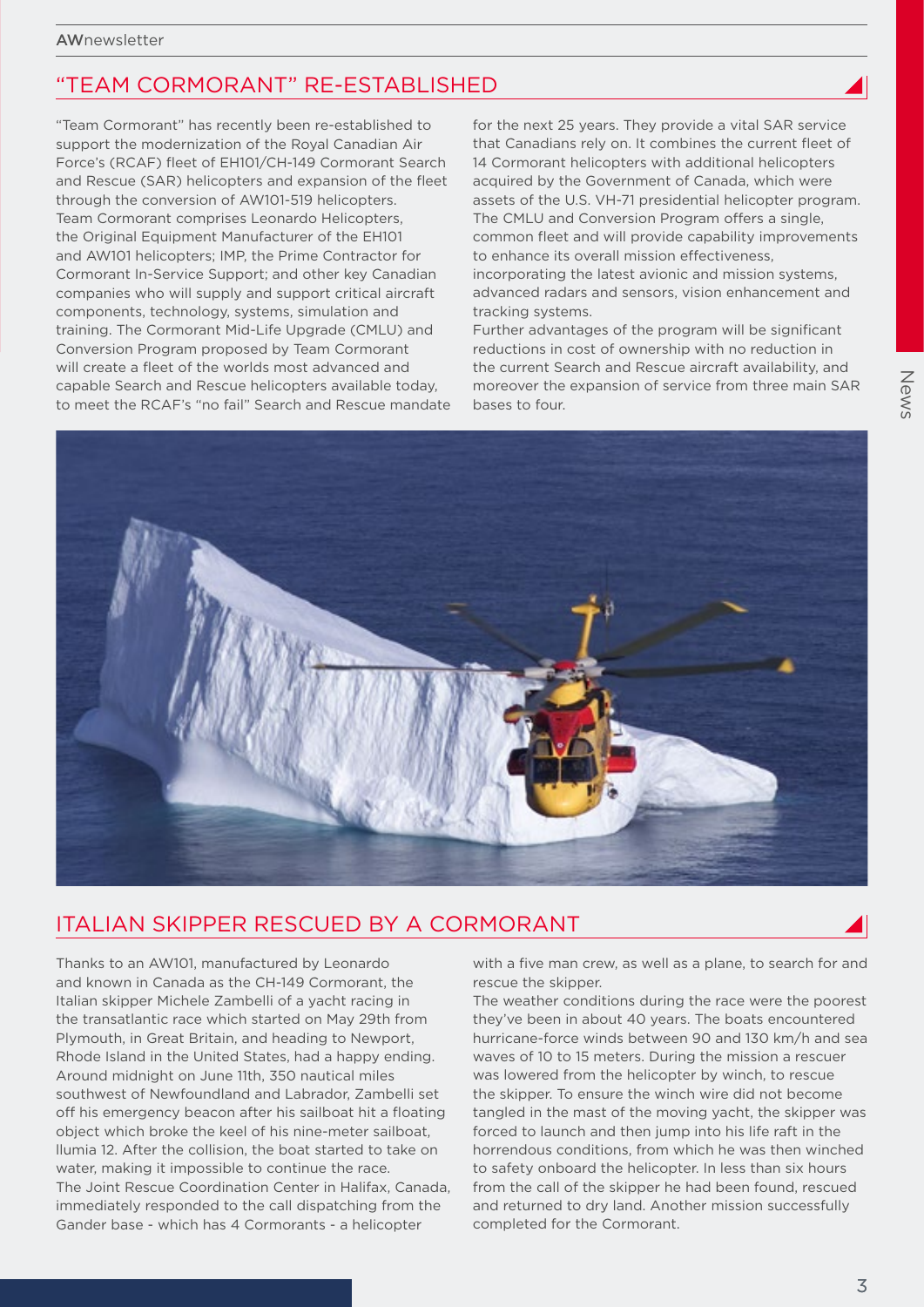# NEW LOOK FOR THE AW TRAINING MOBILE APP

The latest update to our AW Training mobile application is now available.



This update brings the squared icon that you've seen with the AW TeamUp App, consistent with the new CS&T brand's graphic identity.

Through the AW Training App, which is already available in 24 languages, you can easily enjoy the following contents and functionalities:

- Connection to courses calendar
- Forum discussion and file-sharing within the Training Community
- Distance learning and progress indication
	- AW Flight Crew Operating Manuals

If you haven't already downloaded the AW Training App, you can do it for free through Google Play and App Store:

## DOWNLOAD ON GOOGLE PLAY NO DOWNLOAD ON APP STORE

Further releases of the App have been already planned for the next coming months to optimize technical performances and to provide users with new features on the full courses portfolio.

# AW009 PRESENTED TO U.S. AIRBORNE LAW ENFORCEMENT UNITS

The light-single AW009 helicopter was promoted among U.S. law enforcement units at the recent Airborne Law Enforcement Association annual exhibition, which took place in Reno, Nevada.

The AW009, a commercial evolution of the SW-4, is a competitor in the light turbine helicopter market and an ideal solution for airborne law enforcement. The aircraft now features a redesigned vibration absorber system for a smoother and more comfortable ride, as well as improvements to the hydraulic system.

Integrated into the cockpit is an advanced Genesys avionics display, ensuring excellent situational awareness and a user friendly interface, while maintaining pilot visibility.

An optional Rolls-Royce M250-C30P engine will provide enhanced power handling for the most demanding missions. The Rolls-Royce M250-C20R/2 (SP) engine still remains standard on the AW009 and has shown reliably high performance for existing operators.

With continued strong interest from airborne law enforcement operators, Leonardo looks forward to their further input as development and certification activities continue.



# AW119KX FOR NEW YORK CITY DEPARTMENT OF ENVIRONMENTAL PROTECTION POLICE

The AW119Kx has been selected by the New York City Department of Environmental Protection Police for operations in support of water supply protection. As the largest single source water supply in the United States, the New York City water supply system is protected by ground and air to prevent terrorism, pollution and crime. The AW119Kx selected by the Department of Environmental Protection is fully customized and features a TRAKKA 800 searchlight, FLIR, external

loudspeakers, rappelling and cargo hooks, expanded fuel system, a foldable stretcher, and high visibility crew doors on both sides of the aircraft. The aircraft also includes provisions for a Bambi Bucket to be used for firefighting operations.

This order expands the presence of the AW119Kx in law enforcement and public utility missions around the world, allowing operators to take advantage of a reconfigurable cabin that meets the most demanding requirements.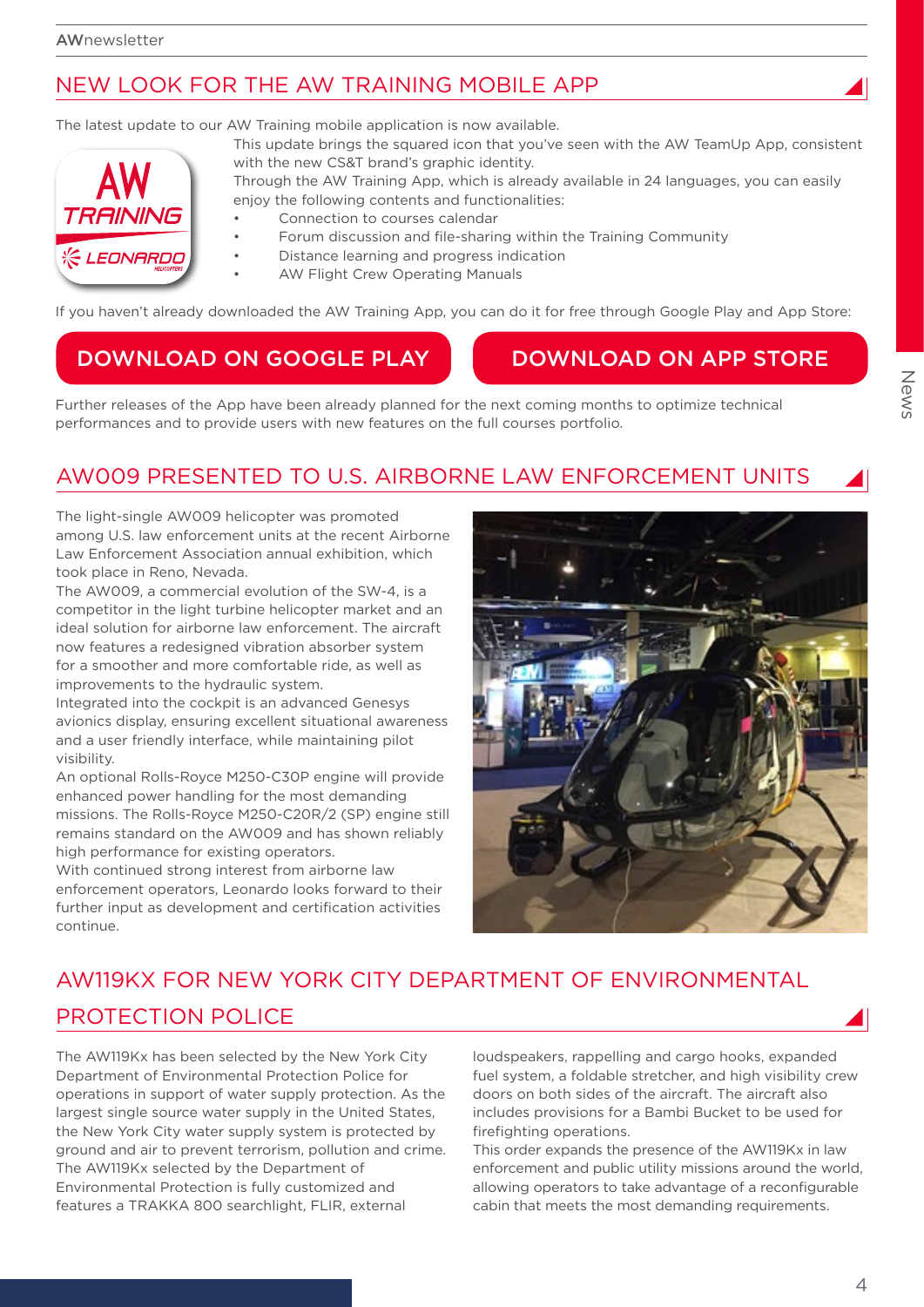# SIGNING OF AN MOU BETWEEN UK ROYAL NAVY AND REPUBLIC OF KOREA NAVY (ROKN)

The ROKN and the Royal Navy signed a memorandum of understanding (MOU) on July 14, 2017 to share information on their respective AW159 Wildcat operations. The ROKN 622 Squadron (Cdr. Han-jung Kwak) and the Royal Navy 825 Squadron (Cdr. Simon Collins), operating AW159 Wildcats as MOH in each country, held the first meeting of the Korean-UK Maritime Operation Helicopter Committee (MOHC) and signed an MOU to exchange manpower and information related to flight safety, logistics, maintenance, education and training, with the aim to improve operational aspects of the use of AW159 Wildcats.



# NEW OPTIMIZED MAINTENANCE DATA SET FOR MAIN ROTOR HEAD 2400 FH SPECIAL INSPECTION

Leonardo Helicopters has recently published the Temporary Maintenance Instruction TMI 109-491 with optimized instructions to perform the Main Rotor Head - 2400 FH Special Inspection for the AW109 and AW119 series helicopters.

TMI 109-491 consolidates all the information already present in the relevant IETPs into a single procedure to facilitate the required maintenance instructions. Until now, the various AMPI/MPMs refer to several Maintenance Manual Data Modules, one for each single specific task, requiring technicians to switch amongst different technical publications in order to fully accomplish the entire activity. Once TMI 109-491 is introduced into the Maintenance Manuals, "Reference (DMC)" information provided within the AMPI/MPM will be updated in order reflect the final Maintenance Manual Data Module.

Whilst working to amend the relevant AMPI/MPM, LH will guarantee support to all Operators that may request additional clarifications or evidence to support Local Aviation Authorities' requirements.



|                                        |                             | MAXIMUM DAMAGE AND REPAIR DEPTHS |                  |                            |                           |                           |                 |                   |
|----------------------------------------|-----------------------------|----------------------------------|------------------|----------------------------|---------------------------|---------------------------|-----------------|-------------------|
| TYPE OF DAMAGE                         |                             | AREA 1                           | AREA 2           | AREA <sub>3</sub>          | AREA 4                    | AREA 5                    | AREA 6          | AREA <sub>7</sub> |
|                                        |                             | $[1]$                            |                  | [3]                        |                           |                           |                 |                   |
| Mechanical                             | (mm/in)                     | 0.30<br>(0.012)                  | 0.15<br>(0.006)  | 0.05<br>(0.002)            | 0.05<br>(0.002)           | 0.05<br>(0.002)           | 0.50<br>(0.02)  |                   |
| Corrosion                              | (mm/in)                     | 0.30<br>(0.012)                  | 0.15<br>(0.006)  | 0.05<br>(0.002)            | 0.05<br>(0.002)           | 0.05<br>(0.002)           | 0.15<br>(0.006) |                   |
| Max. repair size                       | $\text{(mm}^2/\text{in}^2)$ | 100<br>(0.15)                    | 50 [2]<br>(0.08) | 100 <sub>o</sub><br>(0.15) | 100 <b>[2]</b><br>(0.15)  | 50<br>(0.08)              | 200<br>(0.31)   |                   |
| Max repairable area                    | $\text{(mm}^2/\text{in}^2)$ | 800<br>(1.24)                    | 50 [2]<br>(0.08) | 300<br>(0.46)              | 200 [2]<br>(0.31)         | 300<br>(0.46)             | 1000<br>(1.55)  |                   |
| Max. number of repair areas            |                             | 8                                | $1$ [2]          | 3                          | 2[2]                      | 6                         | 5               |                   |
| Min. dist. between repairs             | (mm/in)                     | 50<br>(1.97)                     |                  | 50<br>(1.97)               | 30<br>(1.18)              | 30<br>(1.18)              | 50<br>(1.97)    |                   |
| Fillet radius to remove damage (mm/in) |                             | 20<br>(0.78)                     | 10<br>(0.39)     | 10<br>(0.39)               | 10 <sup>°</sup><br>(0.39) | 10 <sup>°</sup><br>(0.39) | 20<br>(0.78)    |                   |
| Surface roughness                      | (RMS)                       | 32                               | 32               | 32                         | 32                        | 32                        | 32              |                   |

NOTE

 $\frac{1}{2}$  [1] Remove the nicks on the whole hub profile (all corners) up to 0.30 mm (0.012 in) max depth.

Nicks fillet radius shall be performed on 20 mm (0.8 in) minimum lenght. [2] For hole

[3] Area 3 is the cones top and bottom mating surface.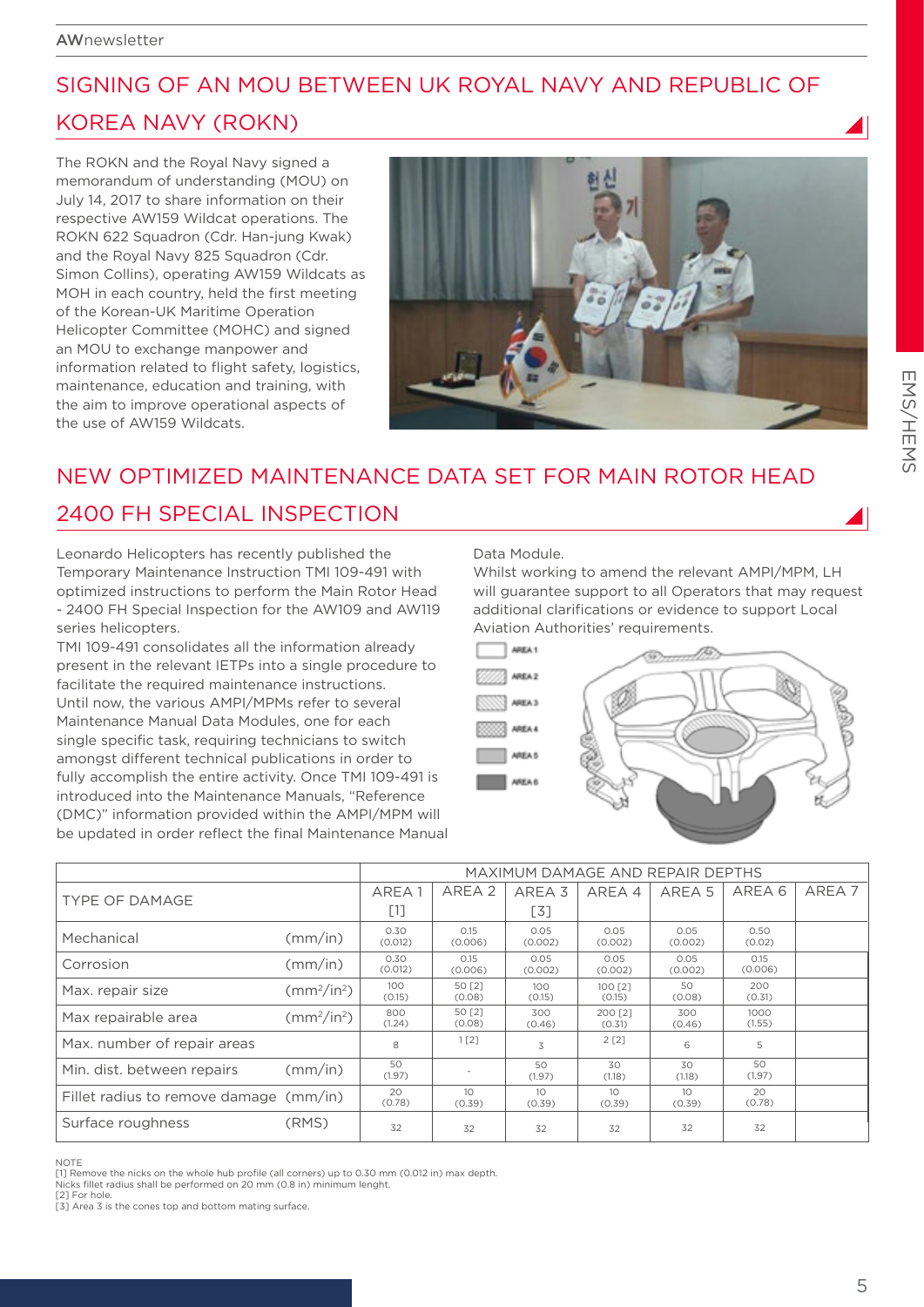# SPECIALIST AVIATION - LEADING THE WAY FOR EMS IN THE UK

The AW169 fleet in the UK achieved a significant milestone in July with the first 3 AW169 helicopters in EMS configuration entering service. After a significant programme of customer upgrades and EASA approvals, the first AW169 air ambulances are now operational with the Kent, Surrey and Sussex; Lincs and Notts and Dorset and Somerset air ambulance charities with a fourth aircraft to follow in the coming weeks. The fourth aircraft into service will be the Essex and Herts air ambulance. Leonardo Helicopters and Specialist Aviation are working closely to achieve the challenging availability targets across the fleet, holding regular reviews of fleet availability and working within a partnering arrangement with Specialist Aviation to ensure that all technical and logistics needs are met.

Together they will optimise the operational availability of the aircraft. By the end of this year it is envisaged that six AW169 aircraft in EMS configuration will be in operational service across the UK.

The major modifications to Specialist Aviation aircraft have included the installation of the EMS fit to the end-client's detailed specifications. Another significant modification has been the positioning of the Trakka sensor to a nose-mounted configuration from a sidemounted configuration, which allows full access to the interior of the cabin from both sides of the aircraft.



This, along with the night vision capability, new terrain awareness and collision warning systems, represents an increase in capability for the air ambulance sector in UK. SAS has ordered 6 AW169s with an outline agreement to expand the fleet over the next few years In support of this launch and aircraft in operation, Leonardo Helicopters and SAS have agreed a bespoke entry into service package of spares and equipment. This package provides tooling and spares to both base and forward locations.



# AW169 – BAGGAGE COMPARTMENT EXTENSION KIT

The certification for the optional baggage compartment extension kit (P/N 6F2580F01111), which increases the baggage capability of the AW169, has been achieved. The baggage compartment extension does not affect the maximum total weight capacity which is still 250Kg, but it has been developed to expand the basic cargo compartment to allow for the transport of long objects, thanks to the additional loadable area.

The solution is available for new production helicopters and for the in-service fleet through SB169-031.

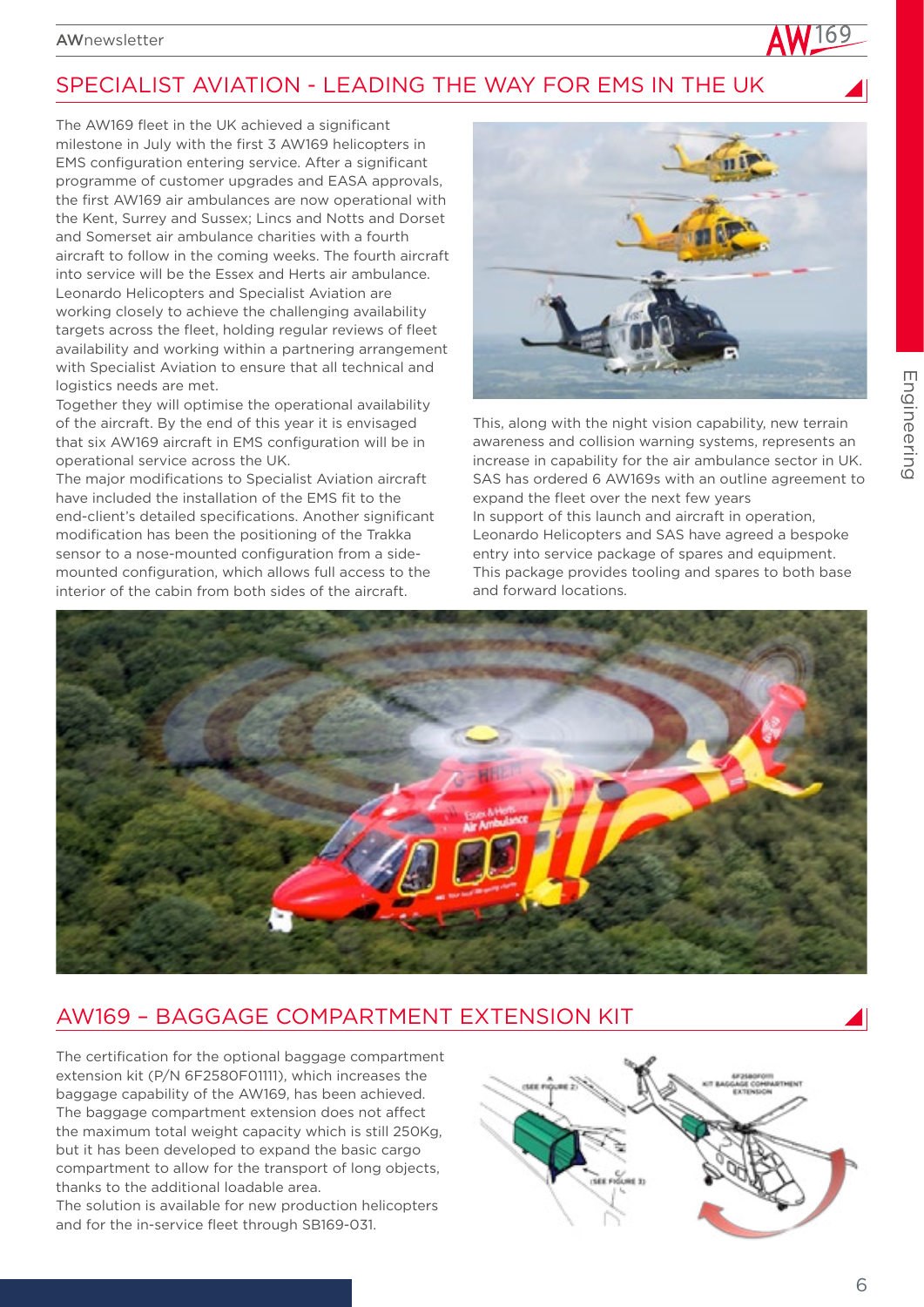# AW169 – AVIONIC SW PHASES MANAGEMENT

Following the certification of the Core Avionic Phase 3.0 Software update and the distribution of the AW169 Rotorcraft Flight Manual in two separate volumes (one covering Phase 2.0 and one covering Phase 3.0 software), the same philosophy has also been adopted on the AW169 Quick Reference Handbook from Issue 2 Rev.1. In order to easily identify the instructions applicable to a specific Avionic Software phase, the following two volumes have been developed:

- "Volume AP 2.0" for aircraft fitted with Core Avionic Phase 2.0 (pre BT169-029).
- "Volume AP 3.0" for aircraft fitted with Core Avionic Phase 3.0 only (from delivery or post BT169-029).

The two volumes were distributed to all AW169 operators, to make them aware of the applicable instructions based on the Core Avionic Phase installed on aircraft. For any additional information do not hesitate to contact us.



# AW169 FOR EMS MISSIONS IN DORSET AND SOMERSET

After an extensive evaluation process, which took into account the aircraft's outstanding features, superior capabilities and safety standards, the AW169 has been chosen to carry out EMS missions for the people of Dorset and Somerset in the United Kingdom. The new AW169 of Dorset and Somerset Air Ambulance, operated by Specialist Aviation Services, entered into service on June 12, 2017, which is also the first of type to start air ambulance operational service in the UK. It will make a significant difference to the service provided compared to the past, primarily because of

the AW169's large cabin space, which allows complete access to a patient, head to toe; which gives access for a wider range of treatments to be given whilst a patient is on-route to the hospital.

The second significant advantage compared to the past is that the hours of operation have increased from 12 to 19 hours a day (7 a.m. to 2 a.m.). The AW169's night flying capabilities allow provision of a full night time HEMS service, as the medical teams can fly directly to the patient without the need of any fixed or preestablished lighting.

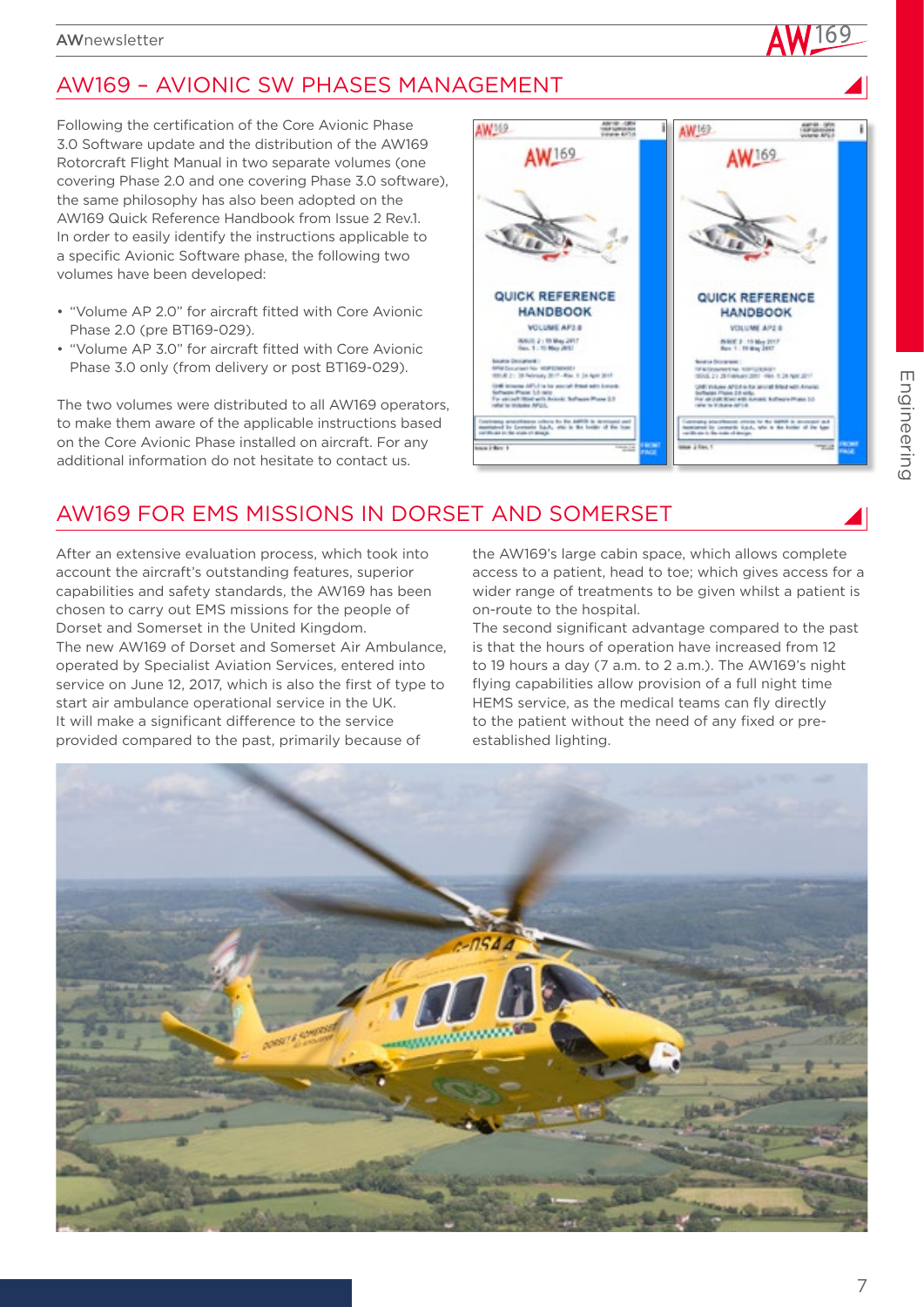

# ELITALIANA AW169 FIRST USE ON HEMS OPERATIONS IN LAZIO

Having completed the training activities for pilots and medical teams on the Elitaliana AW169 in March 2017, Elitaliana started its HEMS operations in Lazio, deploying their AW169 (PEGASO12) from the base of Rome-Fonte di Papa (H24-7/7 HEMS Elitaliana base).

PEGASO12, ready for take-off, is equipped with all the necessary medical and technical equipment to undertake emergency-health interventions day and night in the Lazio region of Italy. The helicopter allows the provision of rapid medical intervention to the patient, critical and immediate transportation to hospital centers equipped for the treatment of the specific problem.

In the first three months PEGASO12 performed 179 missions around the Rome area, with an average of two flights per day, 28 total night flights with a mission time average of about 49 minutes.

Even if PEGASO12 is usually deployed to cover the Rome area, it is sometimes used for specific missions, for example for three HEMS missions on Ponza Island, an area which is usually covered by the Latina base of Elitaliana.

During the first three months PEGASO12 was also used for a night "organ transplant" mission, the helicopter carried the patient from a hospital in Rome to the main organ transplant hospital in Pisa for a liver transplant.

Elitaliana is currently operating from:

- Two HEMS/SAR bases in Calabria, Lamezia Terme (24Hr) and Cosenza (12Hr),
- Three HEMS/SAR bases in Lazio, Rome-Fonte di Papa (24Hr), Latina (24Hr) and Viterbo (24Hr).

Leonardo Helicopters is proud to have its aircraft firmly embedded in HEMS missions and thanks ELITALIANA for their daily commitment to HEMS activities throughout Italy.

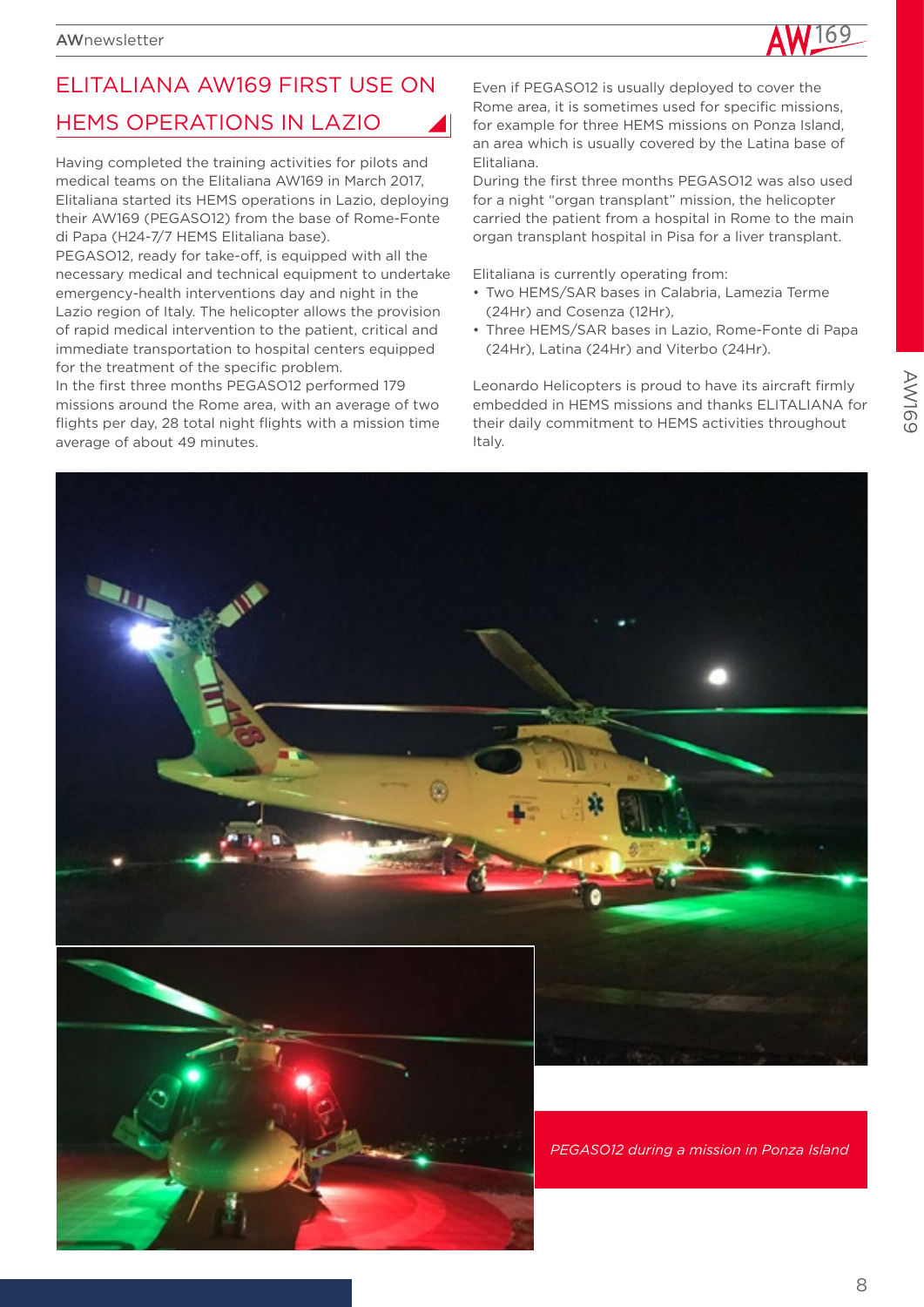# AW189 DEMO TOUR IN AUSTRALIA

The AW189 has flown for the first time beyond the 26th parallel south in Australia: Perth, (WA), Adelaide (SA) and Melbourne (VIC). A number of offshore demonstrations were flown.



Leonardo's presence in Australia is well established with over 70 helicopters; in particular 20 AW139s are supporting the offshore and EMS markets in the states of Western Australia and Victoria. Many operators in Australia are looking at an extensive fleet renewal and the AW189 is the ideal alternative or replacement for many of the medium/heavy helicopters being operated in the country. 34 AW189 helicopters are already operating globally, from the hostile environments in Europe (North Sea), the extremely hot Middle East, down to the hot and humid areas of South East Asia. In addition to the AW189 Demo Tour, an Oil & Gas Acquaintance Course dedicated to Aviation and Safety Advisors was successfully given in Perth. Now we look forward to the introduction of the AW189 in Australia, currently planned for the end of 2017.





# AW189 TO SUPPORT OIL & GAS OPERATIONS IN RUSSIA FROM

## SAKHALIN ISLAND

Aviashelf will be operating an AW189 to perform transport missions from Sakhalin Island in Russia supporting the Oil & Gas industry. The aircraft, equipped with a Full Ice Protection System (FIPS) which allows operations in known icing conditions when other helicopters would be grounded, is scheduled for delivery in the summer of 2018 and will be supplied together with a support and training package. This confirms the competitiveness of Leonardo's modern solutions in the Oil & Gas market, further strengthening the success of the AW189 in Russia and globally. This success is thanks to its performance, new design, latest safety standards and cost effectiveness. Furthermore the AW189 is also fully compliant with the latest requirements of the Oil & Gas producers' helicopter operations guidelines. The AW189 is unique in having a main gear box with a 50 minute 'run-dry' capability, exceeding current certification standards and offering unmatched safety and reliability for long range operations. Over 30 aircraft are already in service in Europe, Middle East, Asia and the Americas for transport and public service duties including search and rescue. The fleet has now logged in excess of 25,000 operational flight hours.

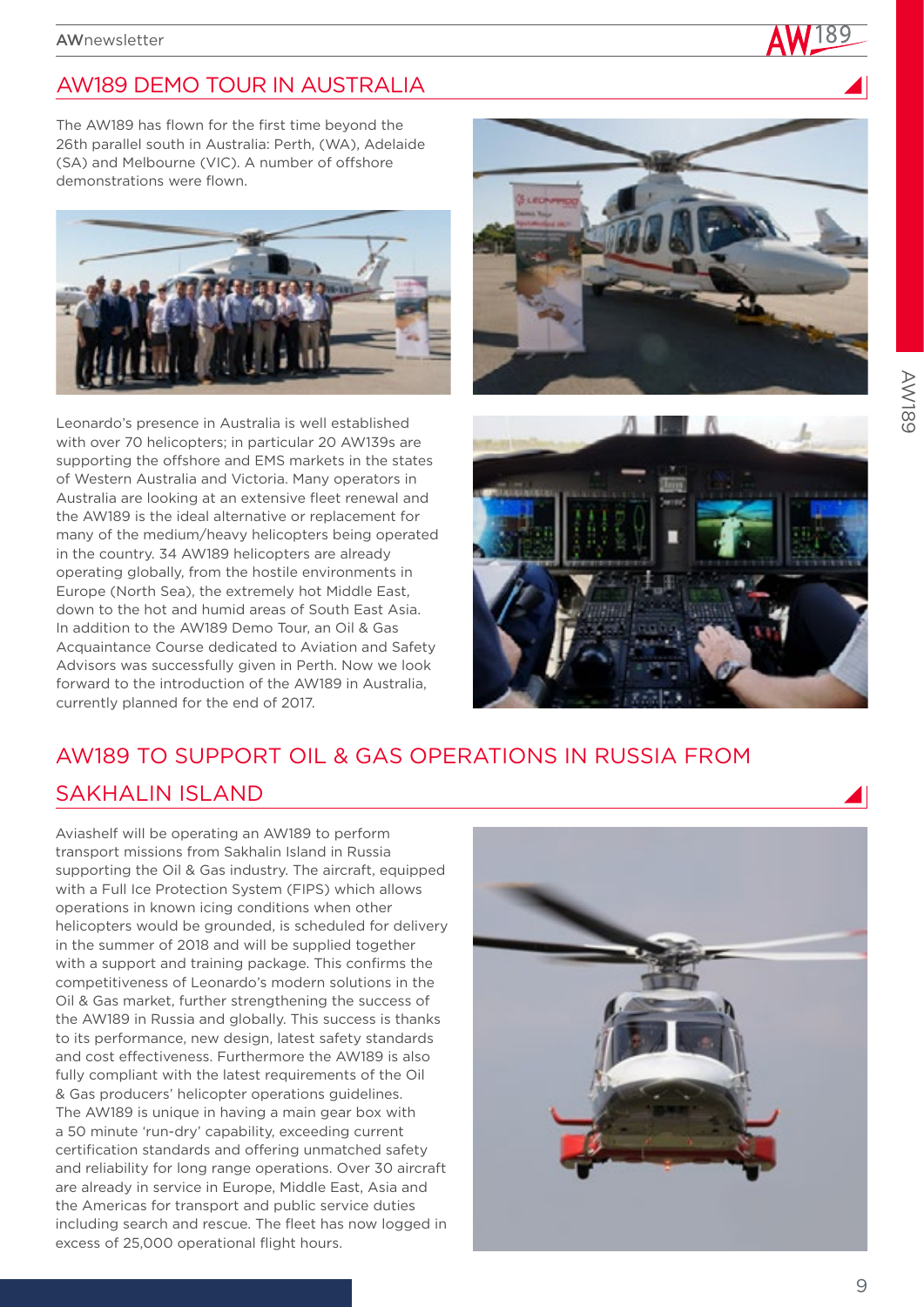### **AWnewsletter**



# RETROSPECTIVE OF THE PARIS AIR SHOW

The Leonardo Helicopters participation at the Paris Air Show was, once again, successful.

The first of two main announcements was for the order from Lease Corporation International (LCI), the aviation division of the Libra Group, for an additional nine helicopters.

The order is valued at over US\$120 million and covers the entire Family of new generation helicopters - the AgustaWestland AW139, AW169 and AW189. Deliveries will start this year and continue into 2018. The Leonardo collaboration with LCI is becoming stronger and stronger; LCI took delivery of five AW169s and one AW139 from Leonardo in June, which means that to date, a total of 49 new Leonardo helicopters have been

delivered or are on order. The second announcement was the reinforcement of the strategic cooperation in the Chinese helicopter market with Sino-US Intercontinental

Helicopter Investment (Shanghai) Co., Ltd. Leonardo and Sino-US Intercontinental signed a contract for the purchase of 17 helicopters comprising two AW119Kx single

engine, ten AW109 Trekker light twin and five AW139 intermediate twin engine models.

The order is valued in excess of €100 million, with deliveries starting later this year. The contract was signed in the framework of a Distributorship Agreement renewal, which makes Sino-US Intercontinental the exclusive distributor for the Chinese civil, commercial and offshore helicopter market (including Hong Kong and Macau). The parties are also committed to strengthening the level of after-sales service with joint efforts aimed at establishing a completion centre and additional local training services, providing further evidence of the intention of Leonardo to deliver the best level of support to the benefit of the growing helicopter fleet in China. Nearly 200 helicopters have been sold in China to date, half of them to Sino-US Intercontinental.

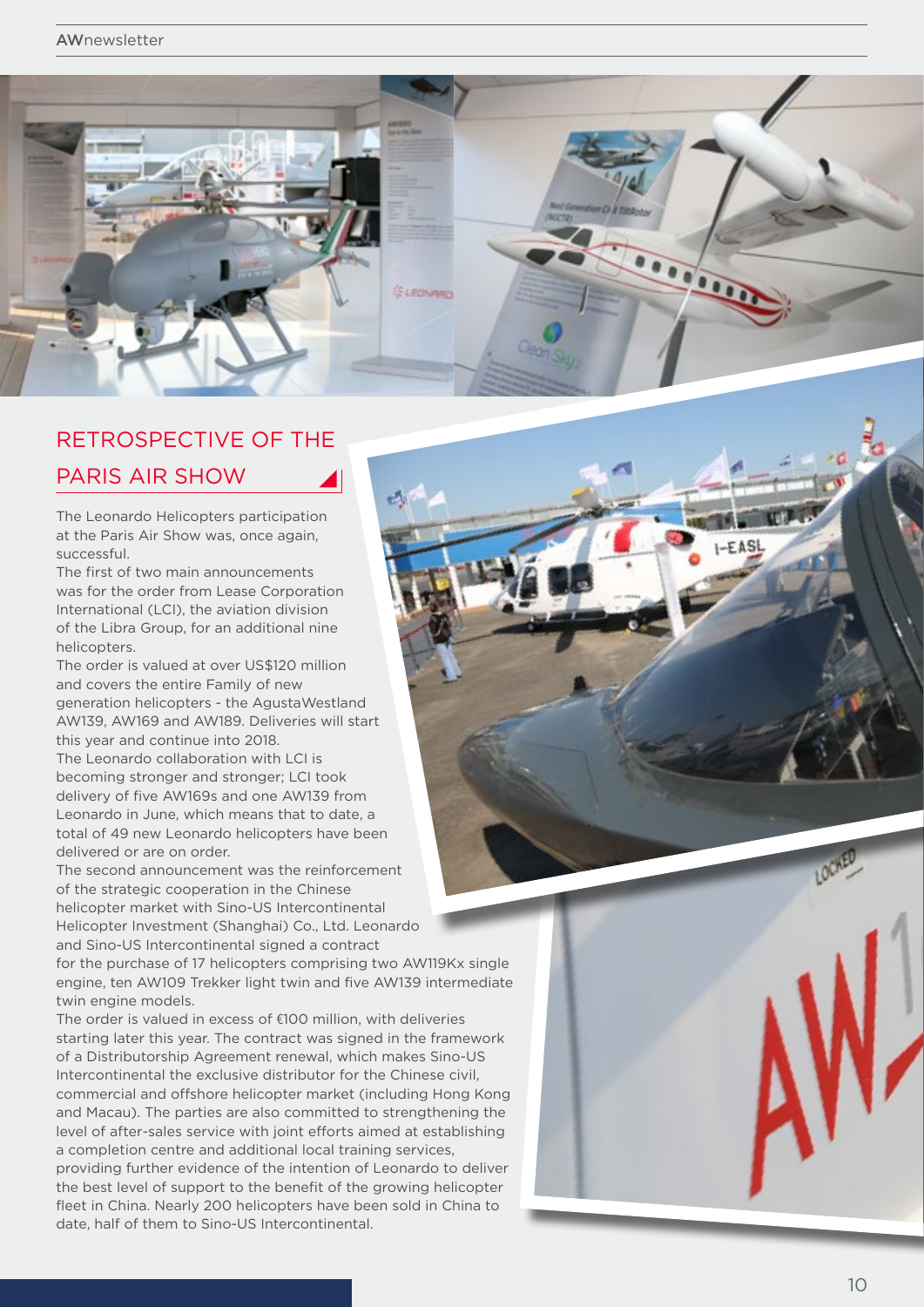Great interest was shown in the AWHERO at the Paris Airshow in Le Bourget, where Leonardo presented it for the first time in a maritime configuration equipped with the Gabbiano Ultralight radar, a Wescam MX-8 Electro Optics and Infrared (EO/IR) camera and an Automatic Identification System (AIS) capability all targeted at maritime support operations. Tasks could be the identification and action against illegal activities, vessels identification and fleet monitoring, oil spill detection and Search and Rescue operations support.

At the same time a multi-purpose configuration was also represented with the more powerful EO/IR sensor Wescam MX-10 for missions over land or sea.

Navy and Coast Guard representatives from all over the world were particularly impressed by the new unmanned product of Leonardo Helicopters not only for the great capabilities in terms of performances, but also for its size and the foldable blades, particularly attractive for the naval environment characterized by limited space.

During the event, customers had also the possibility to see the Ground Control Station working in simulation mode, witnessing the advantage of having a single device that can be used for real flight and training at the same time.





EONARDO